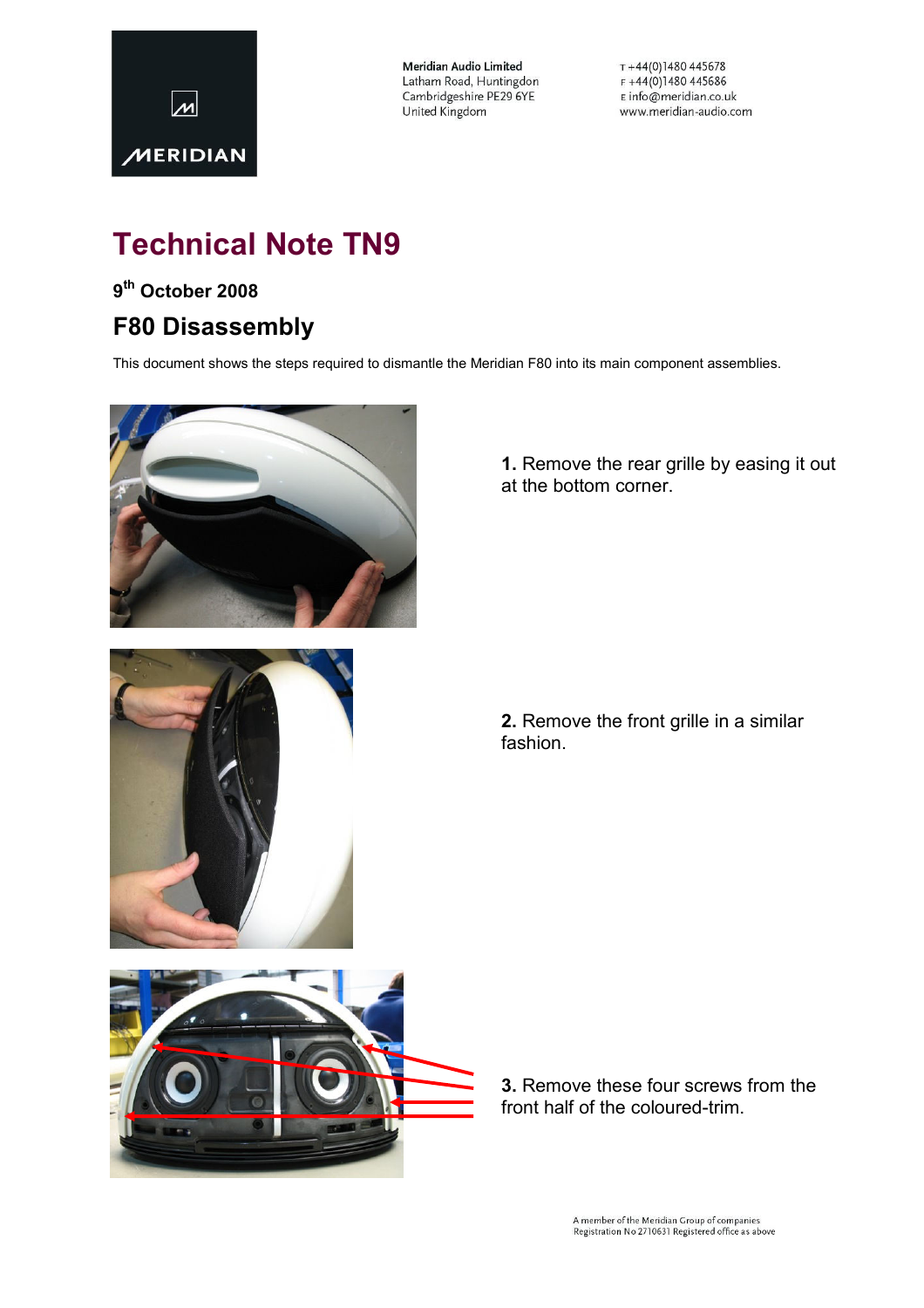

.<br>Page 2/7



4. Remove these five screws from the rear half of the coloured-trim.



5. Working carefully from one end, ease the two halves of the coloured-trim from the shell.



6. Remove the internal aeriel (antenna) from the shell.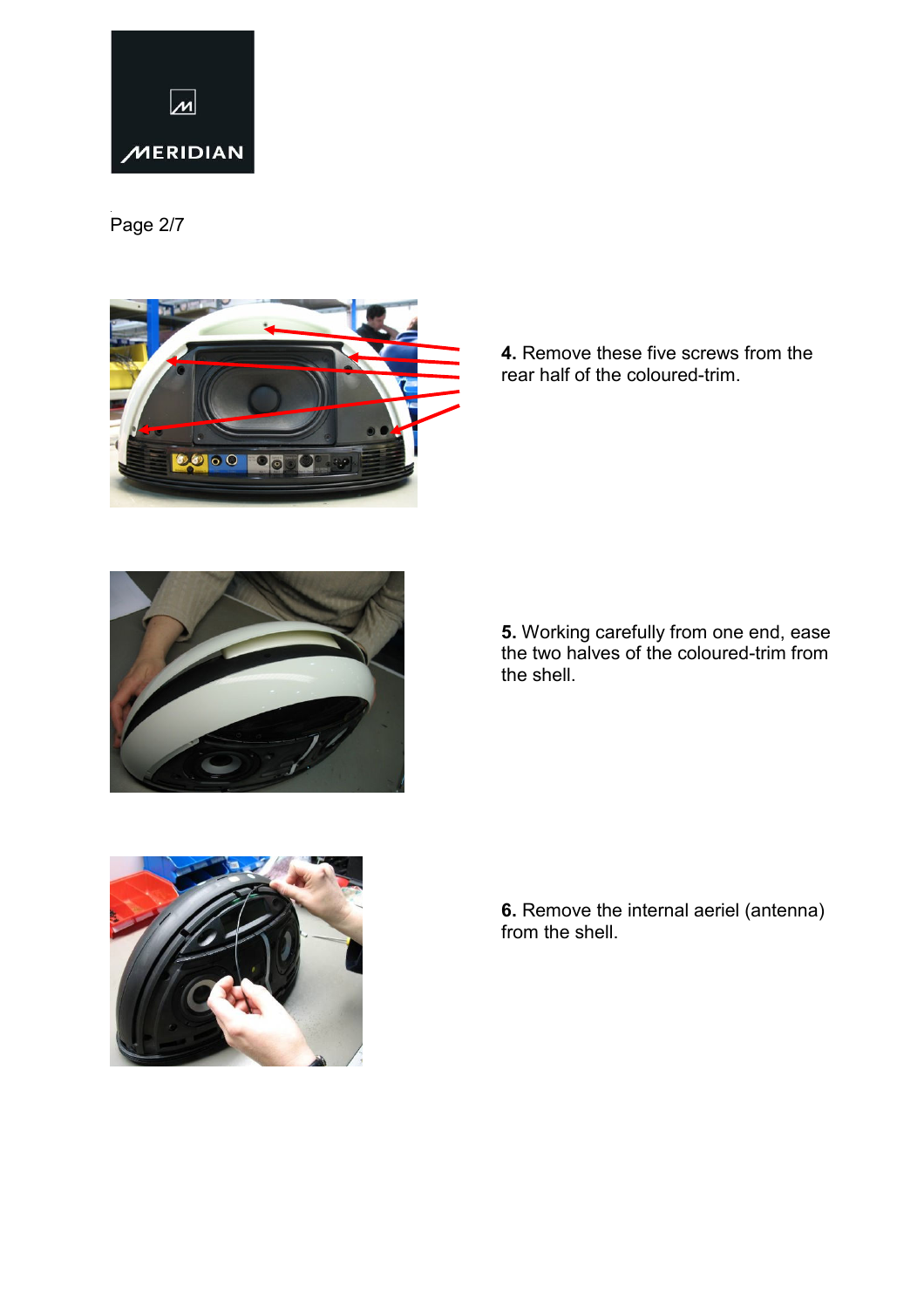

.<br>Page 3/7



7. Turn the unit over and remove these four screws.



8. Slowly ease the top and bottom sections apart. Start on this side and then move to the other side to release the sections. Care should be taken not to damage the display-loom located on the front of unit.



9. Once the two sections have been eased apart, release the display loom from the main board.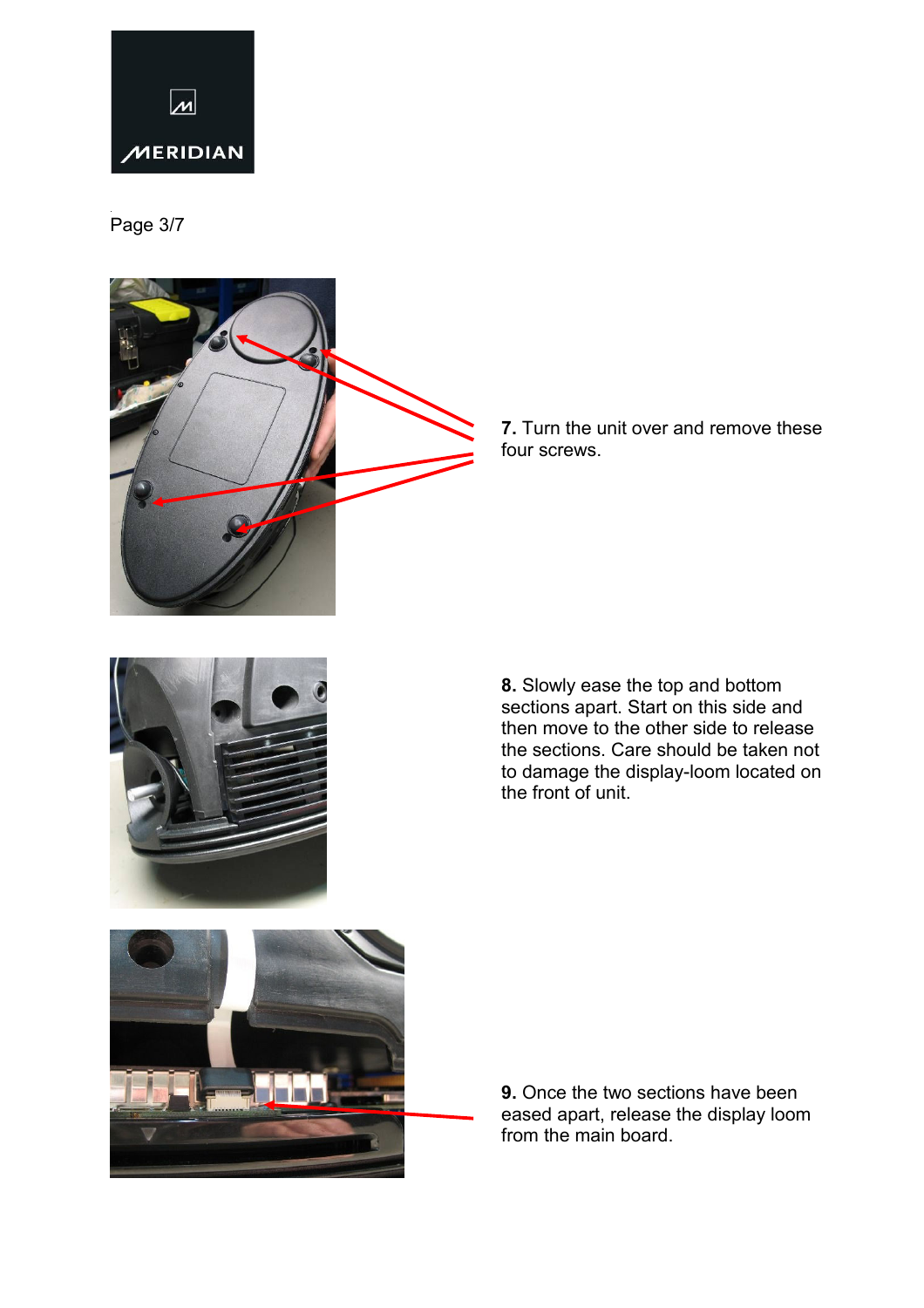

.<br>Page 4/7



10. Remove the bolt which holds the transformer in place.



11. Remove the two screws that hold the mains socket into back panel.



12. Carefully ease the transformer out of the chassis



Remove the other screws from the ar trim.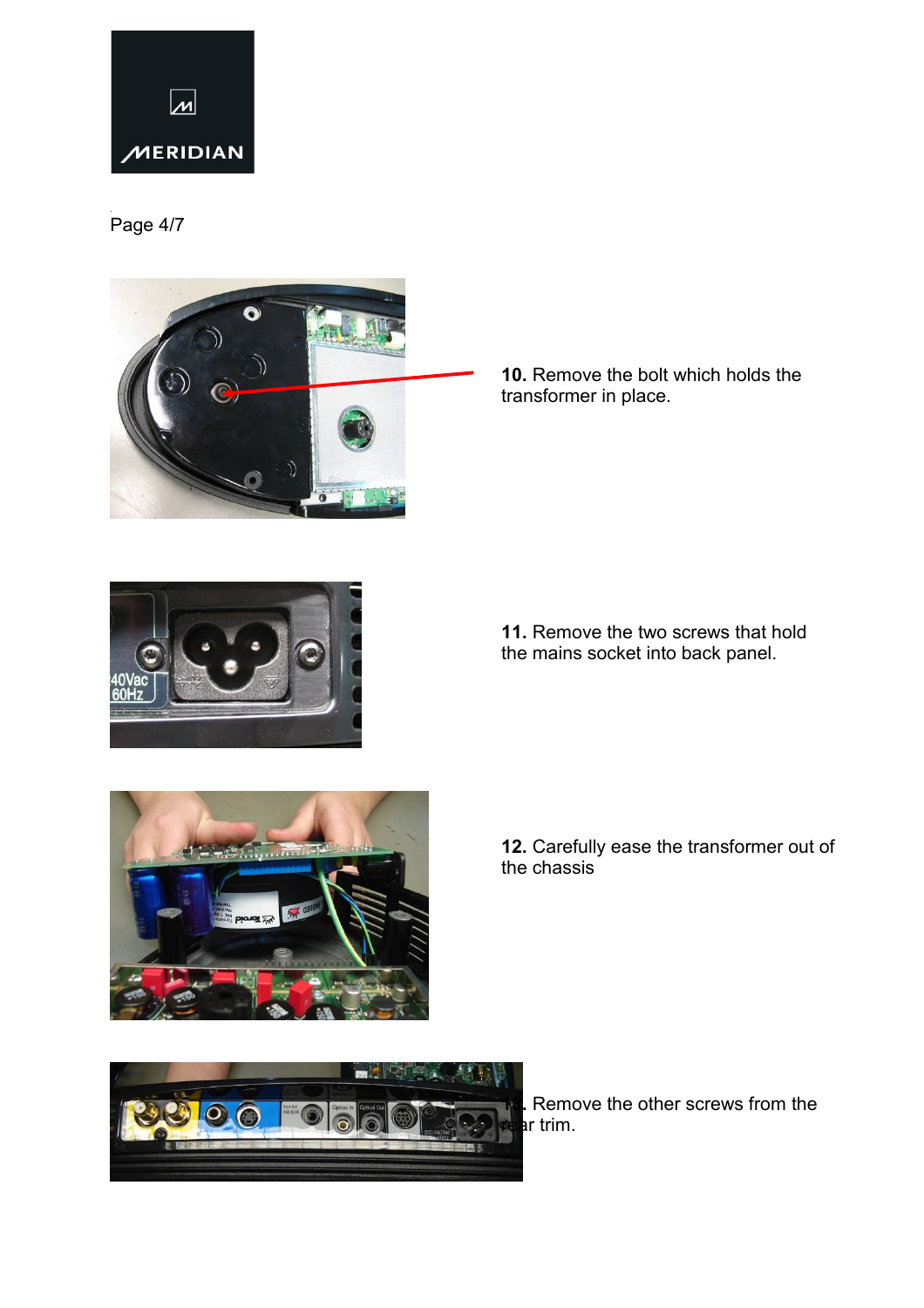

.<br>Page 5/7



14. Remove these two screws from the main PCB.



15. Remove these four screws from the main PCB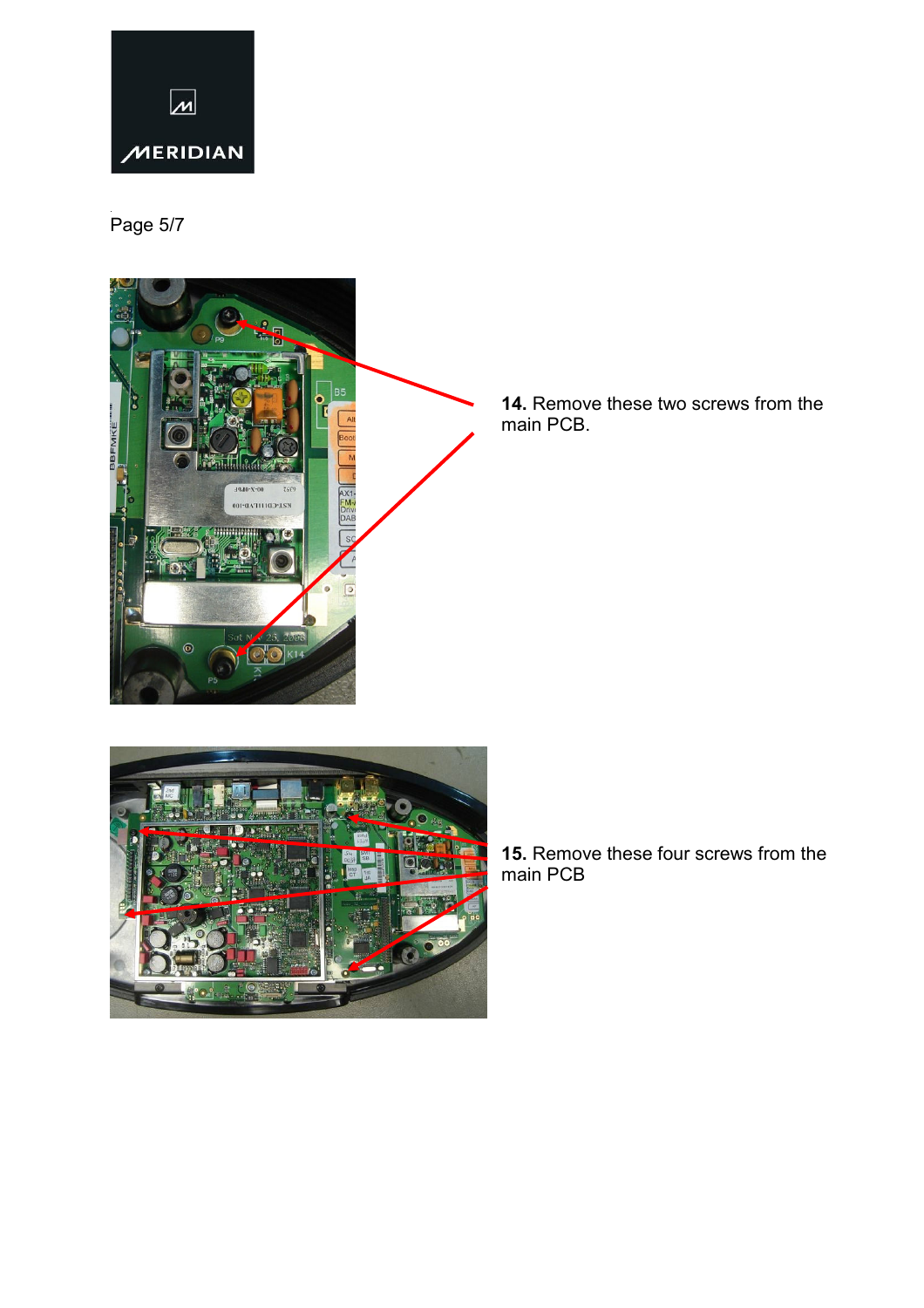

### .<br>Page 6/7





16. The whole main PCB and ROMdrive can now be lifted out of the chassis.

Please note: The 15V regulator is still attached to the chassis.

17. Working carefully, remove the flexible loom from the ROM-drive.



18. Remove this red loom.